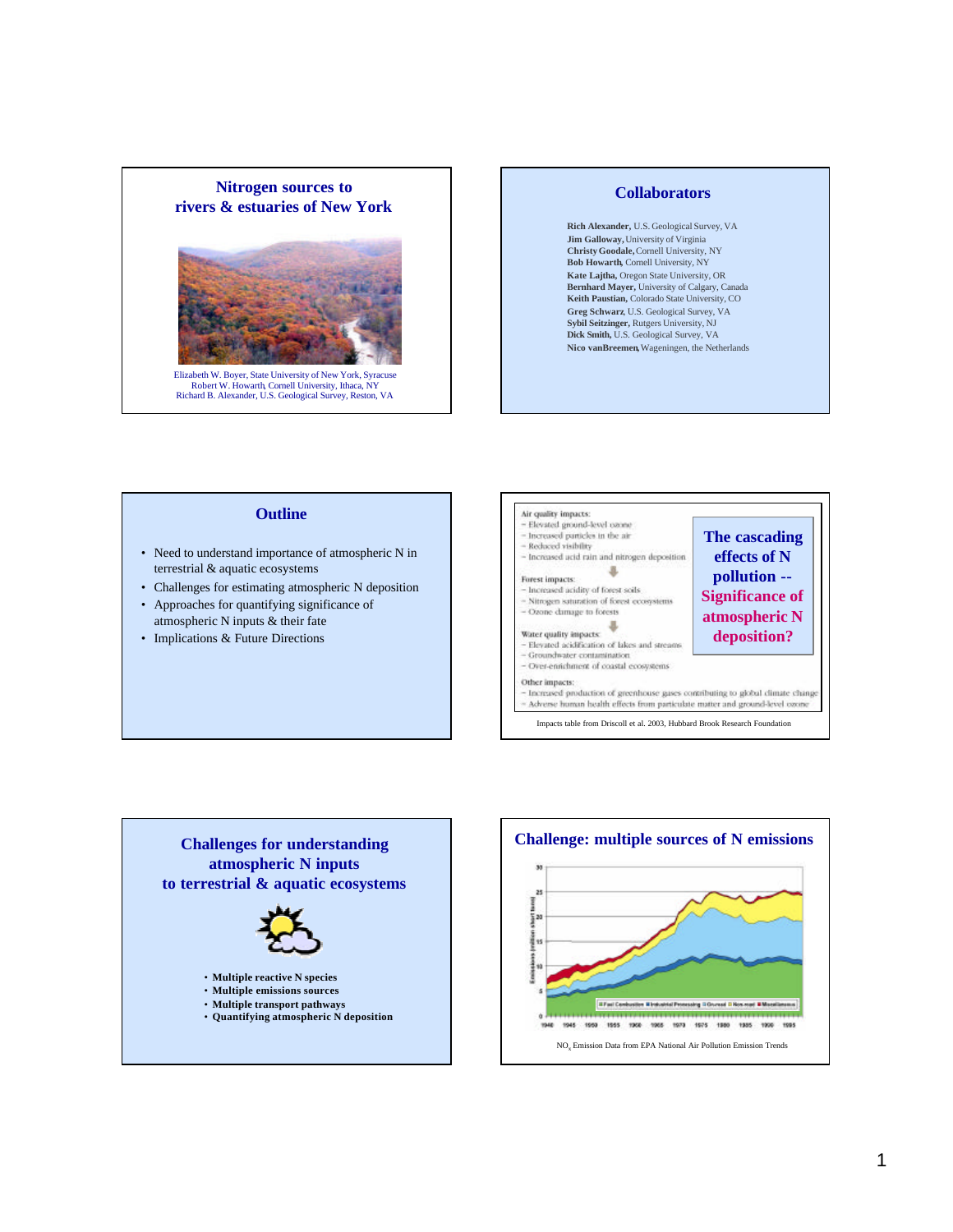### **Challenge: multiple atmospheric N species**

- Reduced nitrogen, NH<sub>x</sub> Typically dominated by ammonia species (e.g.,  $NH<sub>3</sub>$  and  $NH<sub>4</sub><sup>+</sup>)$
- Oxidized nitrogen, NO<sub>x</sub>

Composed primarily of nitrogen oxide species, representing primarily nitric oxides  $(NO<sub>3</sub>)$  and  $HNO<sub>3</sub>$ ) and nitrogen dioxide (NO<sub>2</sub>)

• **Organic nitrogen, AON** 

**Challenge: multiple input pathways**  Wet deposition is the fraction contained in precipitation predominantly rain and snow. • **Dry deposition** is the fraction deposited in dry weather through such processes as settling, impaction, and adsorption.







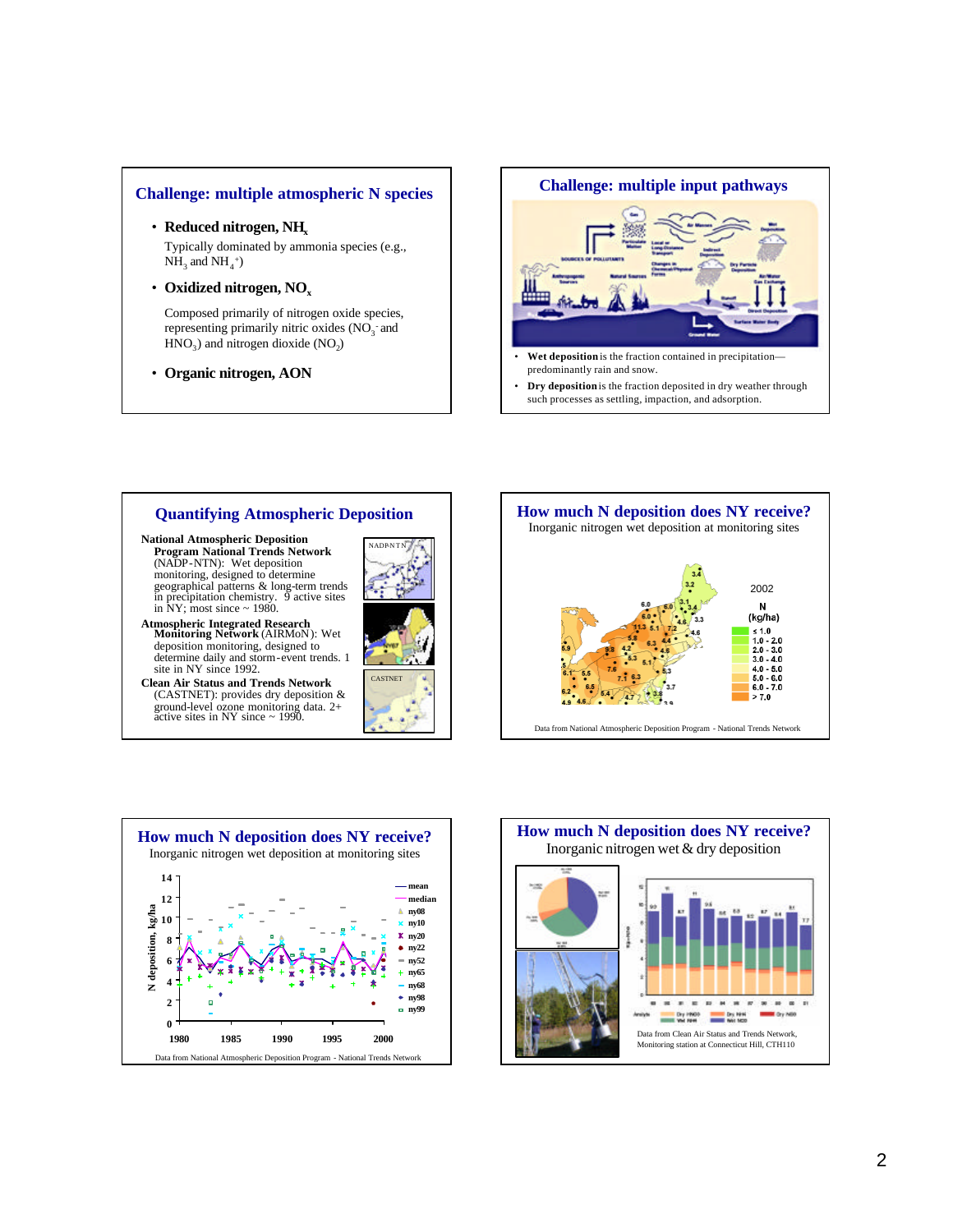

#### **Challenge: underestimating atmospheric N?**

- Deposition in coastal, urban, & agricultural areas? Monitoring in in rural areas, to assess relationships between regional pollution and deposition patterns.
- Underestimating ammonium? Comparisons of AIRMON and NADP data suggest loss of wet  $NH<sub>x</sub>$ species due to biological activity in collection buckets during week-long storage. Underestimated >15%, Meyers et al. 2001
- Underestimating atmospheric Organic N?  $\sim$ 30% of total in northeast, Neff et al. 2003











Howarth et al. 1996, Boyer et al.2002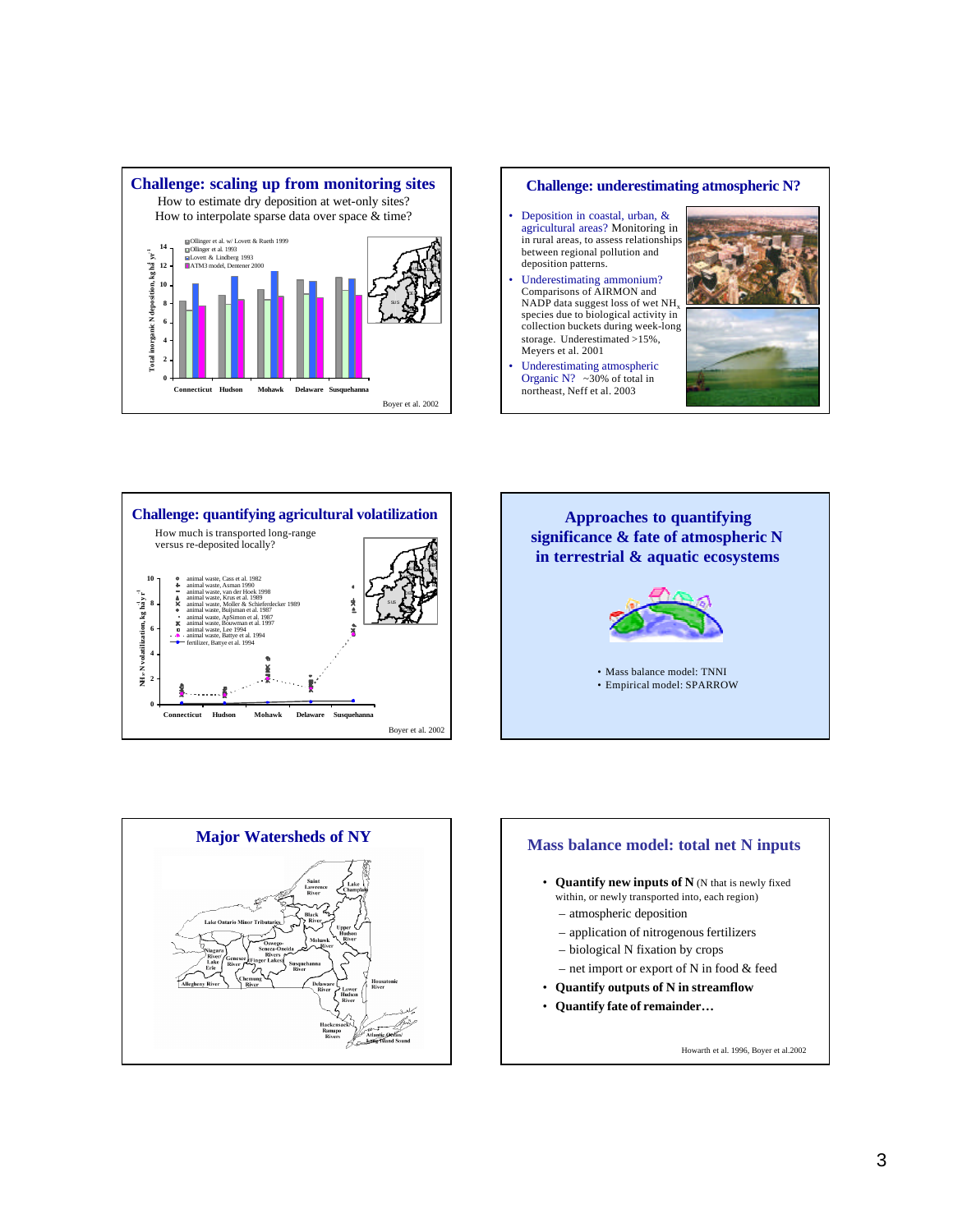## **Mass balance model: fate of N inputs?**

- Uptake by vegetation
- Storage in soils or groundwater
- Conversion and loss to atmospheric forms through denitrification & volatilization
- • Export in streamflow









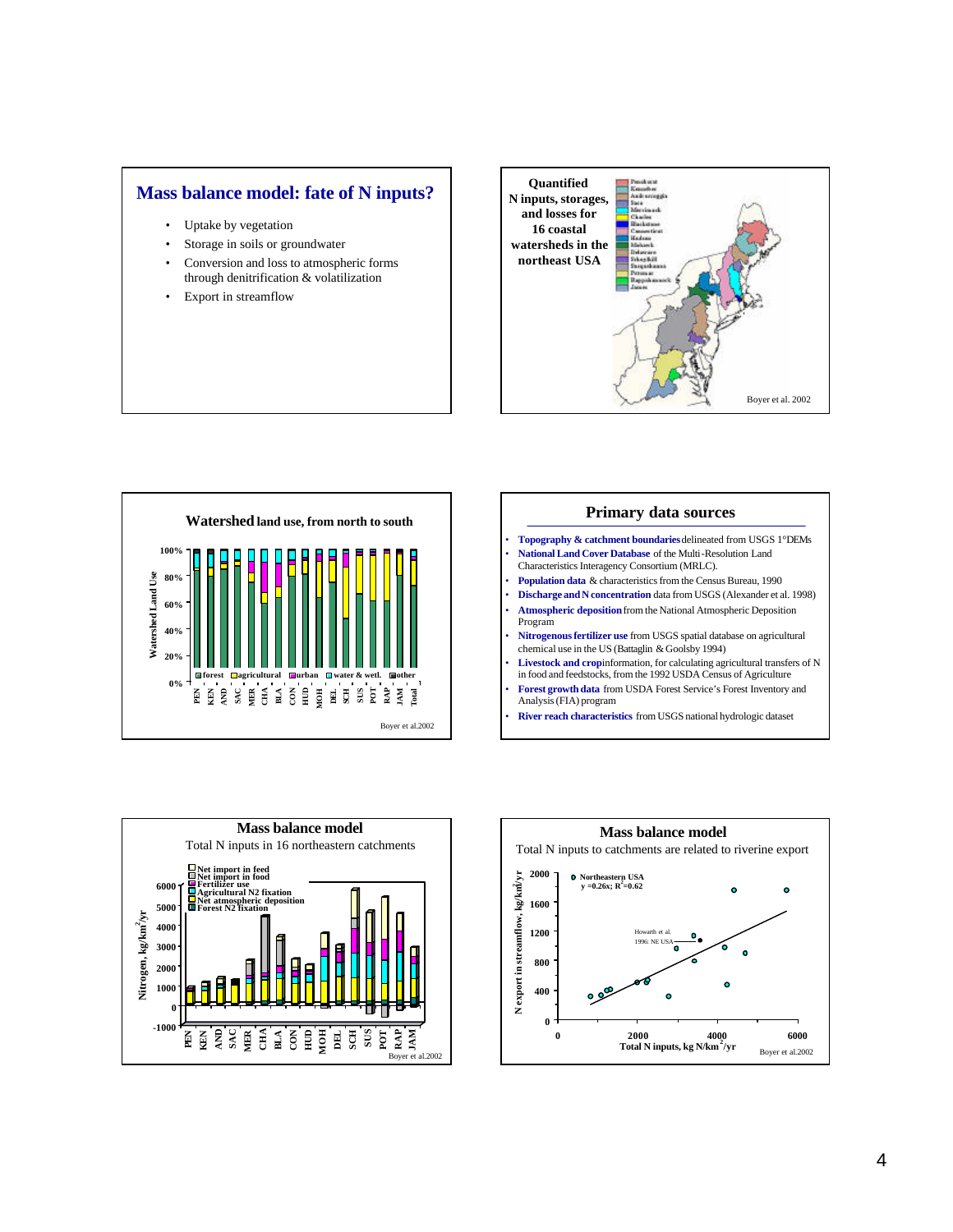